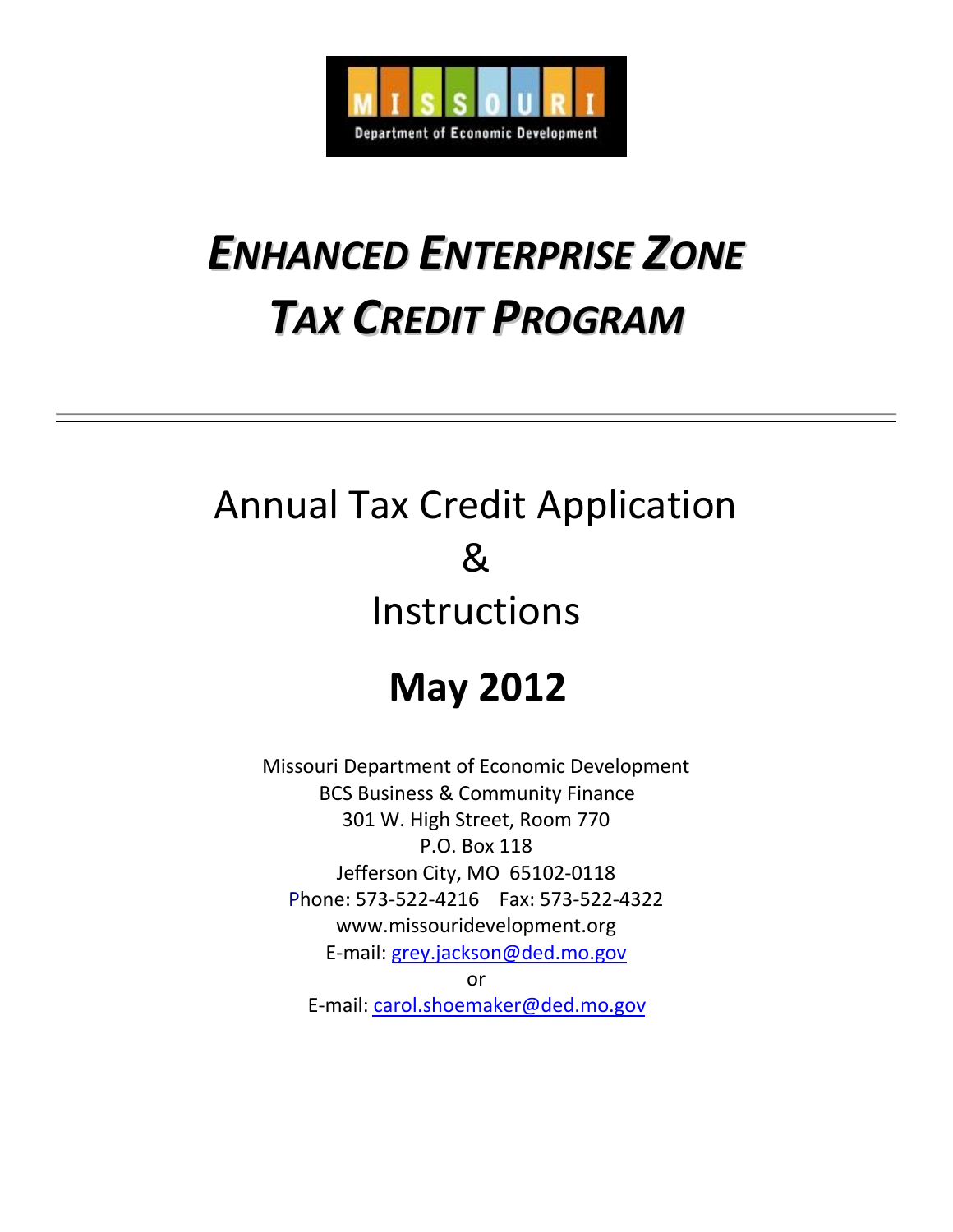

### **Checklist for Applying for Tax Credits (Include with Application Every Year Benefits are requested)**

### **Year 1**

|            |                                                                                                  | <b>Annual Application for Tax Credits</b>                                                                                                 |  |  |  |  |  |  |
|------------|--------------------------------------------------------------------------------------------------|-------------------------------------------------------------------------------------------------------------------------------------------|--|--|--|--|--|--|
|            | Supplemental Information Form                                                                    |                                                                                                                                           |  |  |  |  |  |  |
|            | New Employee & New Investment Calculation Forms - (Excel Format - can be saved on CD)            |                                                                                                                                           |  |  |  |  |  |  |
|            | Itemized Investment List (Include Base Year & Year Filing) - (Excel Format - can be saved on CD) |                                                                                                                                           |  |  |  |  |  |  |
|            | Current Employment Information (Include Base Year & Year Filing Employees & Actual Salary paid)  |                                                                                                                                           |  |  |  |  |  |  |
|            | Copy of Health Benefits provided to Employees                                                    |                                                                                                                                           |  |  |  |  |  |  |
|            | Copy of Lease (and proof of payment if lease rate is calculated monthly)                         |                                                                                                                                           |  |  |  |  |  |  |
|            |                                                                                                  | If a Service Industry, please provide by % breakdown of sales revenue by state. Must be greater<br>than 51% from out of state to qualify. |  |  |  |  |  |  |
| <b>YES</b> | <b>NO</b>                                                                                        | Did the business receive property tax abatement of at least 50% for the tax year applying?                                                |  |  |  |  |  |  |
| <b>YES</b> | <b>NO</b>                                                                                        | If leasing, did the property owner receive the property tax abatement for the tax year<br>applying?                                       |  |  |  |  |  |  |

### **YEARS 2 – 5**

|            | <b>Annual Application for Tax Credits</b>                                                                                                 |                                                                                                     |  |  |  |  |  |  |
|------------|-------------------------------------------------------------------------------------------------------------------------------------------|-----------------------------------------------------------------------------------------------------|--|--|--|--|--|--|
|            | New Employee & New Investment Calculation Forms - (Excel Format - can be saved on CD)                                                     |                                                                                                     |  |  |  |  |  |  |
|            | Itemized Investment List (Year Filing) - (Excel Format - can be saved on CD)                                                              |                                                                                                     |  |  |  |  |  |  |
|            | Current Employment Information (Employee & Actual Salary paid for Year Filing)                                                            |                                                                                                     |  |  |  |  |  |  |
|            | Copy of Health Benefits provided to Employees [if benefits have changed from previous year(s)]                                            |                                                                                                     |  |  |  |  |  |  |
|            | Proof of payment if lease rate is calculated monthly                                                                                      |                                                                                                     |  |  |  |  |  |  |
|            | If a Service Industry, please provide by % breakdown of sales revenue by state. Must be greater<br>than 51% from out of state to qualify. |                                                                                                     |  |  |  |  |  |  |
| <b>YES</b> | <b>NO</b>                                                                                                                                 | Did the business receive property tax abatement of at least 50% for the tax year applying?          |  |  |  |  |  |  |
| <b>YES</b> | <b>NO</b>                                                                                                                                 | If leasing, did the property owner receive the property tax abatement for the tax year<br>applying? |  |  |  |  |  |  |

**If this application package contains any materials that the Company considers to be closed records pursuant to Section 620.014 RSMo, each page must be clearly marked as 'Confidential' and the Company must provide written support that releasing the information would endanger the competitiveness of the business.**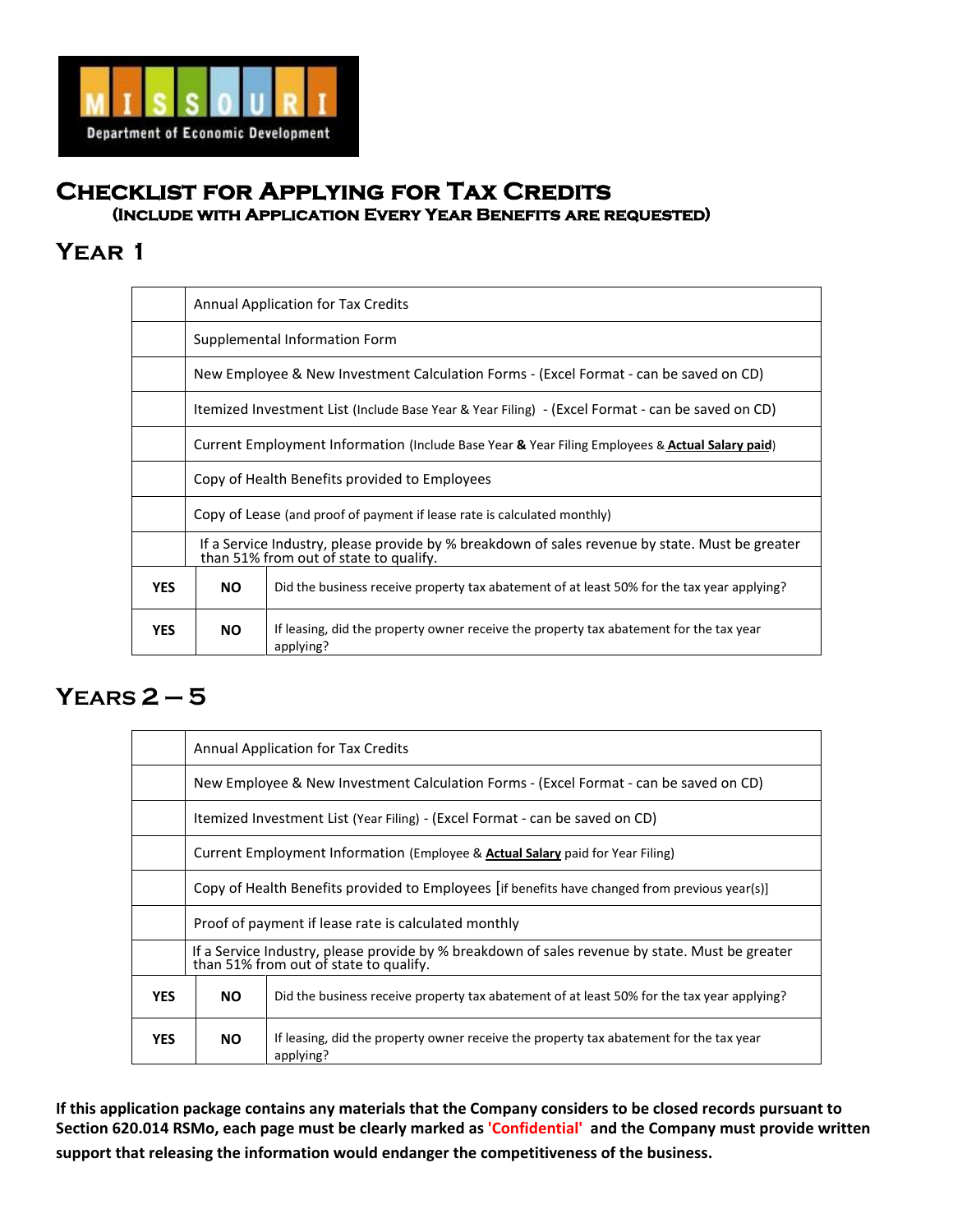

#### **ENHANCED ENTERPRISE ZONE - ANNUAL APPLICATION FOR TAX CREDITS**

|                                    | Tax Period of Company (Please specify if tax period is calendar or fiscal - by entering the dates of your tax period)                                                                                                                                                                                                                                                      |        |            |                        |                                |                                                                                                |             |                          |                       |              |     |
|------------------------------------|----------------------------------------------------------------------------------------------------------------------------------------------------------------------------------------------------------------------------------------------------------------------------------------------------------------------------------------------------------------------------|--------|------------|------------------------|--------------------------------|------------------------------------------------------------------------------------------------|-------------|--------------------------|-----------------------|--------------|-----|
| <b>Calendar</b>                    | Year for tax credits to begin                                                                                                                                                                                                                                                                                                                                              |        |            | <b>Fiscal Year</b>     |                                | Beginning                                                                                      |             |                          | Ending                |              |     |
| <b>Business Name</b>               |                                                                                                                                                                                                                                                                                                                                                                            |        |            |                        |                                |                                                                                                |             |                          | Federal Tax ID (FEIN) |              |     |
| <b>Address of Project Facility</b> |                                                                                                                                                                                                                                                                                                                                                                            |        |            |                        |                                |                                                                                                |             |                          | UI Account #          |              |     |
| City                               |                                                                                                                                                                                                                                                                                                                                                                            | County |            |                        | Zip Code (9 digit)             |                                                                                                |             | <b>Missouri</b>          |                       |              |     |
|                                    | <b>CONTACT INFORMATION (PLEASE PROVIDE TWO PEOPLE THAT DIRECTLY DEAL WITH TAX CREDITS FOR YOUR BUSINESS)</b>                                                                                                                                                                                                                                                               |        |            |                        |                                |                                                                                                |             |                          |                       |              |     |
| <b>Business / Facility Contact</b> |                                                                                                                                                                                                                                                                                                                                                                            |        |            |                        |                                |                                                                                                |             | Title                    |                       |              |     |
| Address                            |                                                                                                                                                                                                                                                                                                                                                                            |        | City       |                        |                                |                                                                                                |             | State                    |                       | Zip Code     |     |
| <b>Telephone Number</b>            |                                                                                                                                                                                                                                                                                                                                                                            |        | Fax Number |                        |                                | E-mail                                                                                         |             |                          |                       |              |     |
| Preparer Contact Person            |                                                                                                                                                                                                                                                                                                                                                                            |        |            |                        |                                |                                                                                                |             | Title                    |                       |              |     |
| Address                            |                                                                                                                                                                                                                                                                                                                                                                            |        | City       |                        |                                |                                                                                                |             | State<br>Zip Code        |                       |              |     |
| <b>Telephone Number</b>            |                                                                                                                                                                                                                                                                                                                                                                            |        | Fax Number |                        |                                | E-mail                                                                                         |             |                          |                       |              |     |
|                                    | <b>OTHER FACILITY ADDRESS(ES) (ATTACH ADDITIONAL SHEET IF NEEDED)</b>                                                                                                                                                                                                                                                                                                      |        |            |                        |                                |                                                                                                |             |                          |                       |              |     |
|                                    | Headquarters Address (if different that project facility)                                                                                                                                                                                                                                                                                                                  |        |            |                        | City                           | State                                                                                          |             |                          | Zip Code              |              |     |
|                                    | <b>Other Missouri Facility Address</b>                                                                                                                                                                                                                                                                                                                                     |        |            |                        | City                           |                                                                                                |             | Zip Code<br>UI Account # |                       |              |     |
|                                    | <b>Other Missouri Facility Address</b>                                                                                                                                                                                                                                                                                                                                     |        |            |                        | City                           |                                                                                                |             | Zip Code                 |                       | UI Account # |     |
| <b>TYPE OF BUSINESS</b>            |                                                                                                                                                                                                                                                                                                                                                                            |        |            |                        |                                |                                                                                                |             |                          |                       |              |     |
| C Corp                             | <b>S Corp</b>                                                                                                                                                                                                                                                                                                                                                              | LLC    |            | <b>Sole Proprietor</b> |                                |                                                                                                | Partnership | Other                    |                       |              |     |
|                                    | If the taxpayer is a Partnership, S-Corporation, or other entity with a flow through tax treatment, identify the names, social security nu<br>proportionate share of ownership of each beneficiary, partner or shareholder on the last day of the tax period. Aggregate proportiona<br>percent of total ownership may not exceed 100%. Attach separate sheet if necessary. |        |            |                        |                                |                                                                                                |             |                          |                       |              |     |
|                                    | Name(s)                                                                                                                                                                                                                                                                                                                                                                    |        |            |                        | <b>Social Security Numbers</b> |                                                                                                |             |                          | % Ownership Year End  |              |     |
|                                    |                                                                                                                                                                                                                                                                                                                                                                            |        |            |                        |                                |                                                                                                |             |                          |                       |              |     |
|                                    |                                                                                                                                                                                                                                                                                                                                                                            |        |            |                        |                                |                                                                                                |             |                          |                       |              |     |
|                                    | Per Section 285.530 RSMo, any business receiving must<br>enroll in the E-Verify Program. The program is designed                                                                                                                                                                                                                                                           |        |            |                        |                                | To access E-Verify website, go to:<br>https://e-verify.uscis.gov/enroll/                       |             |                          |                       |              |     |
|                                    | to provide employment status information to determine<br>the eligibility of applicants for employment. Currently an<br>employer's participation in E-Verify is FREE.                                                                                                                                                                                                       |        |            |                        |                                | Have you certified all new employees, through<br>E-Verify, are authorized to work in the U.S.? |             |                          |                       | <b>YES</b>   | NO. |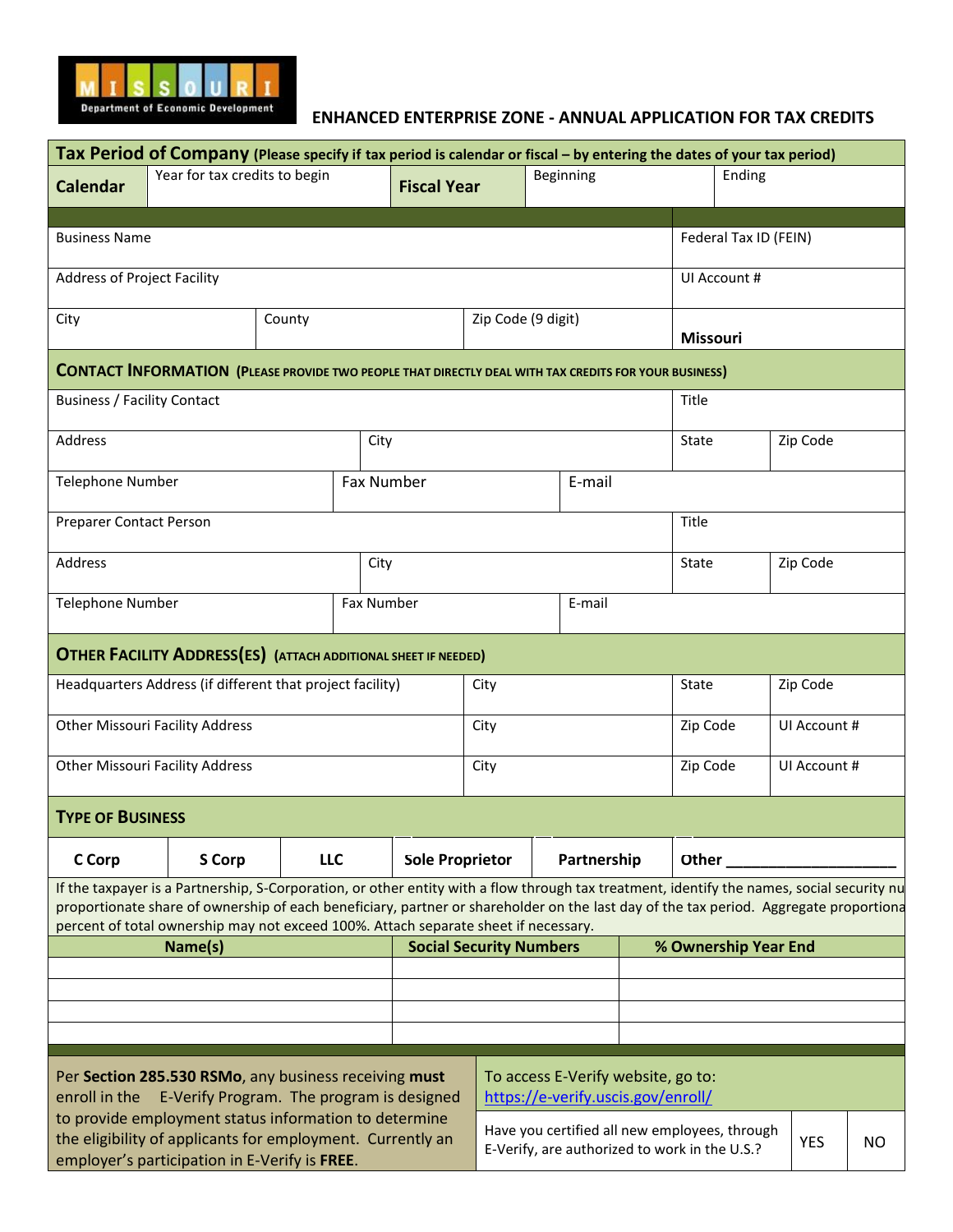### **CERTIFICATION**

I, the undersigned, acting on behalf of the Company named below, hereby certify and agree to the following:

- The information submitted by the Company to DED in connection with the Project is true and correct and such information is consistent with documents provided to lenders, other government programs, or investors. The Company hereby authorizes DED to verify such information from any source;
- Neither the Company nor any person identified in the application:  $\bullet$ 
	- a) Has committed a felony, is currently under indictment for a felony, or is currently on parole or probation;
	- b) Is delinquent with respect to any non-protested federal, state or local taxes or fees;
	- c) Has filed (or is about to file) for bankruptcy, unless otherwise disclosed to DED; or
	- d) Has failed to fulfill any material obligation under any other state or federal program;
- There are no pending or threatened liens, judgments, or material litigation against the Company or any person identified on the application which is likely to have a material impact on the Company's viability;
- Neither the operations of the Project itself nor the receipt of incentives for the Project would violate any existing agreement;
- The Company has obtained or is capable of obtaining all necessary federal, state and local permits and licenses for the Project;
- I certify that the applicant does NOT knowingly employ any person who is an unauthorized alien and that the applicant has complied with federal law (8 U.S.C. § 1324a) requiring the examination of an appropriate document or documents to verify that each individual is not an unauthorized alien.
- I certify that the applicant is enrolled and will participate in a federal work authorization program as defined in Section 285.525(6), RSMo., with respect to employees working in connection with the activities that qualify applicant for this program. I certify that the applicant will maintain and, upon request, provide the Department of Economic Development documentation demonstrating applicant's participation in a federal work authorization program with respect to employees working in connection with the activities that qualify applicant for this program.
- I understand that, pursuant to section 285.530.5, RSMo, a general contractor or subcontractor of any tier shall not be liable  $\bullet$ under section 285.525 to 285.550 when such general contractor or subcontractor contracts with its direct subcontractor who violates section 285.530.1, if the contract binding the contractor and subcontractor affirmatively states that the direct subcontractor is not knowingly in violation of section 285.530.1 and shall not henceforth be in such violation and the contractor or subcontractor receives a sworn affidavit under the penalty of perjury attesting to the fact that the direct subcontractor's employees are lawfully present in the United States.
- I understand that if the applicant is found to have employed an unauthorized alien, applicant maybe subject to penalties  $\bullet$ pursuant to Sections 135.815, 285.025, and 285.535, RSMo.
- I understand that if the applicant is found to have employed an unauthorized alien in Missouri and did not, for that employee, examine the document(s) required by federal law, the applicant shall be ineligible for any state-administered or subsidized tax credit, tax abatement or loan for a period of five years following any such finding.
- I attest that I have read and understand the Enhanced Enterprise Zone Tax Credit Program guidelines.
- I hereby agree to allow representatives of the Department of Economic Development access to the property and applicable records as may be necessary for the administration of this program.
- I certify under penalties of perjury that the above statements and information contained in the application and attachments are complete, true, and correct to the best of my knowledge and belief.

I certify that I have the proper authority to execute this document on behalf of the Company and that I am authorized to make the statement of affirmation contained herein. I also realize that failure to disclose material information regarding the Company, any owners or individuals engaged in the management of the Company, or other facts may result in criminal prosecution.

| <b>Applicant Signature</b> | <b>Print Name</b>                                                                                                                                                                                                                                                                                            | <b>Title</b> |                               | Date                           |
|----------------------------|--------------------------------------------------------------------------------------------------------------------------------------------------------------------------------------------------------------------------------------------------------------------------------------------------------------|--------------|-------------------------------|--------------------------------|
|                            |                                                                                                                                                                                                                                                                                                              |              |                               |                                |
|                            | Appeared before me this day of the set of the set of the set of the set of the set of the set of the set of th<br>personally known to be the person who executed the above certification, and acknowledged and states on his/her oath<br>to me that he/she executed the same for the purpose therein stated. |              |                               | to me                          |
| State of                   |                                                                                                                                                                                                                                                                                                              |              | County (or City of St. Louis) |                                |
| Notary Public Name         | My Commission Expires                                                                                                                                                                                                                                                                                        |              |                               | Use Rubber Stamp in Area Below |
| Notary Public Signature    |                                                                                                                                                                                                                                                                                                              |              |                               |                                |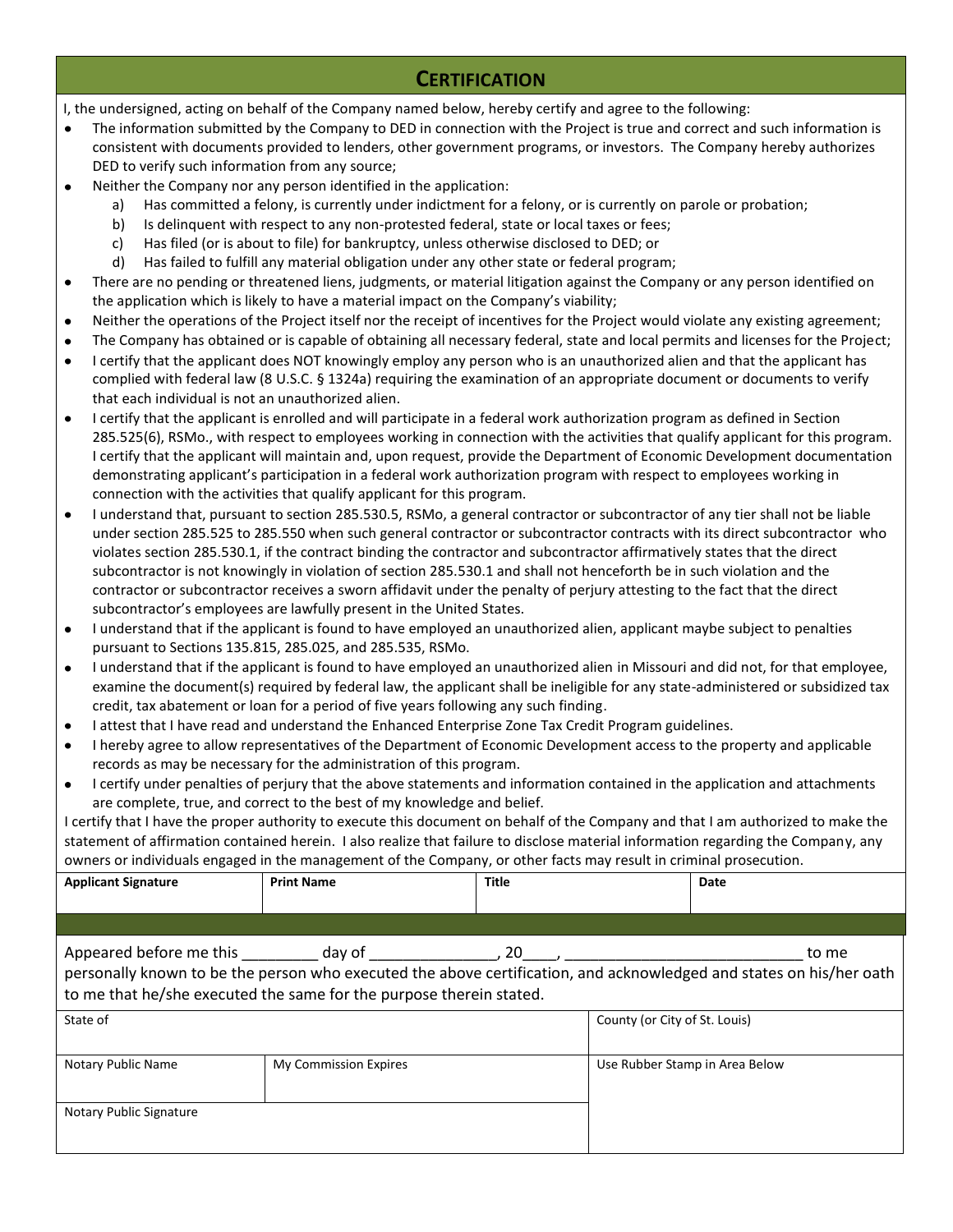

## **ENHANCED ENTERPRISE ZONE – SUPPLEMENTAL INFORMATION FORM (YEAR 1 ONLY)**

| <b>Business Name</b>                                                                                                               |                                                     |                                            |            |                                      |                           |                              |     |            | <b>Tax Year</b>                                  |           |            |                |
|------------------------------------------------------------------------------------------------------------------------------------|-----------------------------------------------------|--------------------------------------------|------------|--------------------------------------|---------------------------|------------------------------|-----|------------|--------------------------------------------------|-----------|------------|----------------|
|                                                                                                                                    |                                                     |                                            |            |                                      |                           |                              |     |            |                                                  |           |            |                |
| <b>Start Date the Expansion, Acquisition, or</b>                                                                                   |                                                     |                                            |            |                                      |                           |                              |     |            |                                                  |           |            |                |
| <b>Replacement Occurred:</b>                                                                                                       |                                                     |                                            |            |                                      | <b>Commencement Date:</b> |                              |     |            |                                                  |           |            |                |
| The Start Date is the first day that construction or expansion was                                                                 |                                                     |                                            |            |                                      |                           |                              |     |            | The Commencement Date is the date the expansion, |           |            |                |
| began.                                                                                                                             |                                                     |                                            |            |                                      |                           |                              |     |            | relocation, or new facility became operational.  |           |            |                |
| <b>Facility NAICS code</b>                                                                                                         |                                                     | Is the company owned 51% or more by women? |            |                                      |                           |                              |     |            |                                                  |           | <b>YES</b> | <b>NO</b>      |
| Does the company pay 50% or more of the employee's health benefits?                                                                |                                                     |                                            | <b>YES</b> |                                      | <b>NO</b>                 | If so, what Percentage?      |     |            | %                                                |           |            |                |
| Describe the proposed project and / or activity to be conducted at this facility:                                                  |                                                     |                                            |            |                                      |                           |                              |     |            |                                                  |           |            |                |
|                                                                                                                                    |                                                     |                                            |            |                                      |                           |                              |     |            |                                                  |           |            |                |
|                                                                                                                                    |                                                     |                                            |            |                                      |                           |                              |     |            |                                                  |           |            |                |
|                                                                                                                                    |                                                     |                                            |            |                                      |                           |                              |     |            |                                                  |           |            |                |
| Lease                                                                                                                              |                                                     |                                            |            |                                      |                           |                              |     |            |                                                  |           |            |                |
| Is this facility leased from another person(s)?                                                                                    |                                                     |                                            |            | (If Yes: Attach the Lease Agreement) |                           |                              |     |            |                                                  |           | Yes        | No             |
| <b>Lease Start Date</b>                                                                                                            |                                                     | <b>Base Lease Rate per Month</b>           |            |                                      |                           | S                            |     |            | Length of Lease (years)                          |           |            |                |
| <b>Purchase - Acquisition</b>                                                                                                      |                                                     |                                            |            |                                      |                           |                              |     |            |                                                  |           |            |                |
| Was this a purchase of an existing business?                                                                                       |                                                     |                                            |            |                                      |                           |                              |     |            |                                                  |           | <b>YES</b> | N <sub>O</sub> |
| Was this a purchase of an existing building?                                                                                       |                                                     |                                            |            |                                      |                           |                              |     |            | <b>YES</b>                                       | <b>NO</b> |            |                |
| Was this a new construction on an empty lot?                                                                                       |                                                     |                                            |            |                                      |                           |                              |     | <b>YES</b> | <b>NO</b>                                        |           |            |                |
|                                                                                                                                    | Date title to the acquired property was transferred |                                            |            |                                      |                           |                              |     |            |                                                  |           |            |                |
| Purchase price paid for real property (and tangible personal property, excluding inventory; if                                     |                                                     |                                            |            |                                      |                           |                              |     |            |                                                  |           |            |                |
| \$<br>applicable):                                                                                                                 |                                                     |                                            |            |                                      |                           |                              |     |            |                                                  |           |            |                |
| <b>Replacement Facility</b>                                                                                                        |                                                     |                                            |            |                                      |                           |                              |     |            |                                                  |           |            |                |
| Did you or a related taxpayer previously operate a facility elsewhere in Missouri that was closed<br>as a result of this facility? |                                                     |                                            |            |                                      |                           |                              |     |            |                                                  |           | <b>YES</b> | NO.            |
| If Yes:                                                                                                                            |                                                     |                                            |            |                                      |                           |                              |     |            |                                                  |           |            |                |
| <b>Previous Location:</b>                                                                                                          |                                                     |                                            |            |                                      |                           |                              |     |            |                                                  |           |            |                |
| Why did it cease at this location?                                                                                                 |                                                     |                                            |            |                                      |                           |                              |     |            |                                                  |           |            |                |
| Date of Closure:<br>$\overline{\phantom{m}}$                                                                                       |                                                     |                                            |            |                                      |                           |                              |     |            |                                                  |           |            |                |
| Amount of Investment in use at former facility at time of closure:                                                                 |                                                     |                                            |            |                                      |                           |                              | \$  |            |                                                  |           |            |                |
| Were any of the employees transferred to the new location?                                                                         |                                                     |                                            |            |                                      |                           | YES                          | NO  |            | If YES, how many?                                |           |            |                |
| Were any employees dislocated due to closing the facility?                                                                         |                                                     |                                            |            |                                      |                           | <b>YES</b>                   | NO. |            | If YES, how many?                                |           |            |                |
|                                                                                                                                    |                                                     |                                            |            |                                      |                           |                              |     |            |                                                  |           |            |                |
| If there are multiple facilities within the state – the business is required to complete a <b>Multiple Worksite Report</b>         |                                                     |                                            |            |                                      |                           |                              |     |            |                                                  |           |            |                |
| (MWR) - BLS 3020 for each quarter beginning with the Base Year for the duration of program benefits.                               |                                                     |                                            |            |                                      |                           |                              |     |            |                                                  |           |            |                |
| <b>CONTACT INFORMATION FOR:</b>                                                                                                    |                                                     |                                            |            |                                      |                           | <b>Janette Nichols</b>       |     |            |                                                  |           |            |                |
| MWR - BLS 3020 (ACQUIRE AND SUBMIT)                                                                                                |                                                     |                                            |            |                                      |                           | <b>MERIC QCEW Supervisor</b> |     |            |                                                  |           |            |                |
| <b>NAICS CODE</b> (INQUIRIES AND ASSIGNMENT)                                                                                       |                                                     |                                            |            |                                      |                           |                              |     |            | Missouri Department of Economic Development      |           |            |                |
|                                                                                                                                    |                                                     |                                            |            |                                      |                           | PO Box 3150                  |     |            |                                                  |           |            |                |
| Has the BLS 3020 been completed for each<br>Quarter for the Base Year of program benefits?                                         |                                                     |                                            | <b>YES</b> | NO                                   |                           | Jefferson City, MO 65102     |     |            |                                                  |           |            |                |
|                                                                                                                                    |                                                     |                                            |            |                                      |                           | Phone: 573-522-2791          |     |            |                                                  |           |            |                |
| Has the BLS 3020 been completed for each<br>Quarter for Tax Year(s) being applied for?                                             |                                                     |                                            | <b>YES</b> | NO                                   |                           | Email: $nicholsj@bls.gov$    |     |            |                                                  |           |            |                |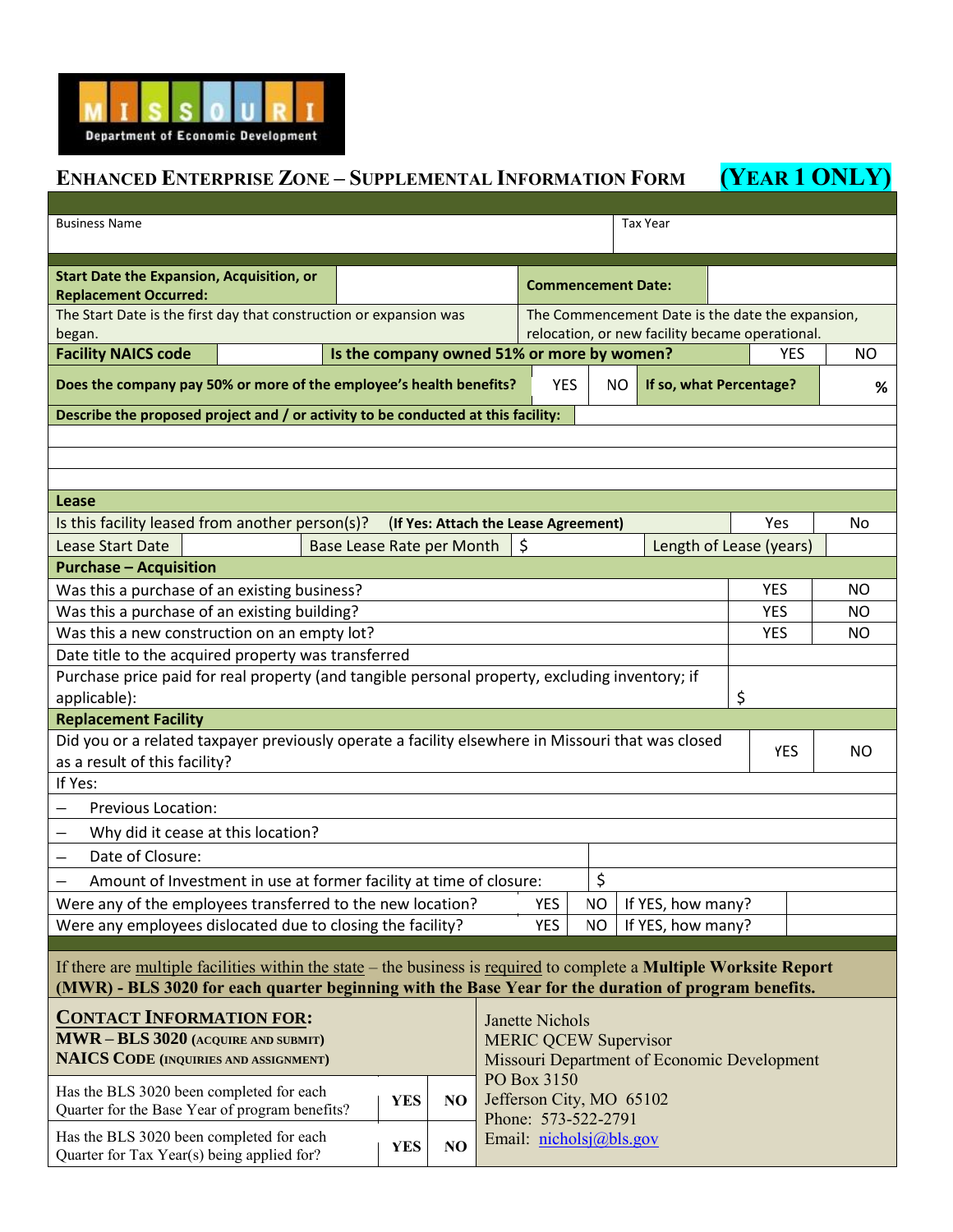

### **ENHANCED ENTERPRISE ZONE**

### **NEW INVESTMENT CALCULATION**

**Business Name**

**Tax Period**

### **Call DED Incentive Specialist for Base Year Dates**

**Attach a Fixed Asset or Depreciation Schedule of all real & depreciable tangible property. Do Not Include Inventory or Construction in Progress. ATTACH Lease payments if claiming Lease credit**

|                               |                                   |                                                                                                                     | <b>New Business</b> |
|-------------------------------|-----------------------------------|---------------------------------------------------------------------------------------------------------------------|---------------------|
|                               | <b>Year Filing</b>                |                                                                                                                     |                     |
|                               | <b>Tax Year Ending</b>            |                                                                                                                     |                     |
|                               | <b>Base Year Total</b>            | $\zeta$                                                                                                             | $0.00 -$            |
| $\mathbf{1}$                  |                                   |                                                                                                                     |                     |
| $\overline{2}$                |                                   |                                                                                                                     |                     |
| 3                             |                                   |                                                                                                                     |                     |
| $\overline{4}$                |                                   |                                                                                                                     |                     |
| 5                             |                                   | $\frac{1}{2}$<br>$\frac{1}{2}$<br>$\frac{1}{2}$<br>$\frac{1}{2}$<br>$\frac{1}{2}$<br>$\frac{1}{2}$<br>$\frac{1}{2}$ |                     |
| 6                             |                                   |                                                                                                                     |                     |
| 7                             |                                   | $\frac{1}{2}$<br>$\frac{1}{2}$<br>$\frac{1}{2}$<br>$\frac{1}{2}$<br>$\frac{1}{2}$<br>$\frac{1}{2}$<br>$\frac{1}{2}$ |                     |
| 8                             |                                   |                                                                                                                     |                     |
| 9                             |                                   |                                                                                                                     |                     |
| 10                            |                                   |                                                                                                                     |                     |
| 11                            |                                   |                                                                                                                     |                     |
| 12                            |                                   |                                                                                                                     |                     |
| 13                            | <b>Lease Credit</b>               |                                                                                                                     | $0.00 -$            |
| 14                            | <b>Previous Years</b>             | $rac{5}{5}$                                                                                                         |                     |
| 15                            | <b>Total</b>                      |                                                                                                                     | $0.00 -$            |
|                               |                                   |                                                                                                                     |                     |
|                               | <b>Investment Calculation</b>     |                                                                                                                     |                     |
|                               | <b>Cumulative Investment over</b> |                                                                                                                     |                     |
| <b>Base Year</b>              |                                   | \$                                                                                                                  | $0.00-$             |
| <b>Transferred Investment</b> |                                   | \$                                                                                                                  |                     |
|                               | <b>New Investment</b>             |                                                                                                                     | $0.00 -$            |
|                               |                                   | \$                                                                                                                  |                     |

|                         |                               |                    | <b>New Business Facility Investment</b> |                    |                                 |    |          |  |  |
|-------------------------|-------------------------------|--------------------|-----------------------------------------|--------------------|---------------------------------|----|----------|--|--|
|                         | <b>Year Filing</b>            |                    |                                         | <b>Base Year</b>   |                                 |    |          |  |  |
|                         | <b>Tax Year Ending</b>        |                    |                                         |                    | <b>Base Year Ending</b>         |    |          |  |  |
|                         | <b>Base Year Total</b>        | \$                 | $0.00 -$                                | $\mathbf{1}$       |                                 | \$ |          |  |  |
| $\mathbf{1}$            |                               | \$                 | $\qquad \qquad -$                       | $\overline{2}$     |                                 | \$ |          |  |  |
| $\overline{2}$          |                               | \$                 |                                         | 3                  |                                 | \$ |          |  |  |
| $\overline{\mathbf{3}}$ |                               | \$                 |                                         | $\overline{4}$     |                                 | \$ |          |  |  |
| $\overline{a}$          |                               | \$                 | $\overline{\phantom{0}}$                | 5                  |                                 | \$ |          |  |  |
| 5                       |                               | \$                 | ۰                                       | 6                  |                                 | \$ |          |  |  |
| $\boldsymbol{6}$        |                               | \$                 |                                         | $\overline{7}$     |                                 | \$ |          |  |  |
| $\overline{7}$          |                               | \$                 |                                         | 8                  |                                 | \$ |          |  |  |
| $\bf 8$                 |                               | \$                 |                                         | 9                  |                                 | \$ |          |  |  |
| 9                       |                               | \$                 |                                         | 10                 |                                 | \$ |          |  |  |
| 10                      |                               | \$                 |                                         | 11                 |                                 | \$ |          |  |  |
| 11                      |                               | \$                 |                                         | 12                 |                                 | \$ |          |  |  |
| 12                      |                               | \$                 |                                         | 13                 | <b>Total</b>                    | \$ | $0.00 -$ |  |  |
| 13                      | <b>Lease Credit</b>           | \$                 | $0.00 -$                                |                    |                                 |    |          |  |  |
| 14                      | <b>Previous Years</b>         | \$                 |                                         |                    |                                 |    |          |  |  |
| 15                      | <b>Total</b>                  | $\zeta$            | $0.00 -$                                |                    | <b>Lease Credit Calculation</b> |    |          |  |  |
|                         |                               |                    |                                         | Monthly Lease Rate |                                 | \$ |          |  |  |
|                         | <b>Investment Calculation</b> |                    |                                         | # months           | to_                             |    |          |  |  |
|                         | ulative Investment over       |                    |                                         | Monthly Lease Rate |                                 | \$ |          |  |  |
| Year                    |                               | \$                 | 0.00                                    | # months           | to                              |    |          |  |  |
|                         | ferred Investment             | $\mathsf{\dot{S}}$ |                                         |                    | <b>Total Lease Payments</b>     | \$ | $0.00 -$ |  |  |

| \$<br>$0.00 -$                    | <b>Lease Credit Calculation</b> |  |  |  |  |  |  |
|-----------------------------------|---------------------------------|--|--|--|--|--|--|
| <b>Monthly Lease Rate</b>         |                                 |  |  |  |  |  |  |
| ulation<br># months               | to.                             |  |  |  |  |  |  |
| <b>Monthly Lease Rate</b>         |                                 |  |  |  |  |  |  |
| 0.00<br>\$<br># months            | to                              |  |  |  |  |  |  |
| \$<br><b>Total Lease Payments</b> | $0.00 -$                        |  |  |  |  |  |  |
|                                   |                                 |  |  |  |  |  |  |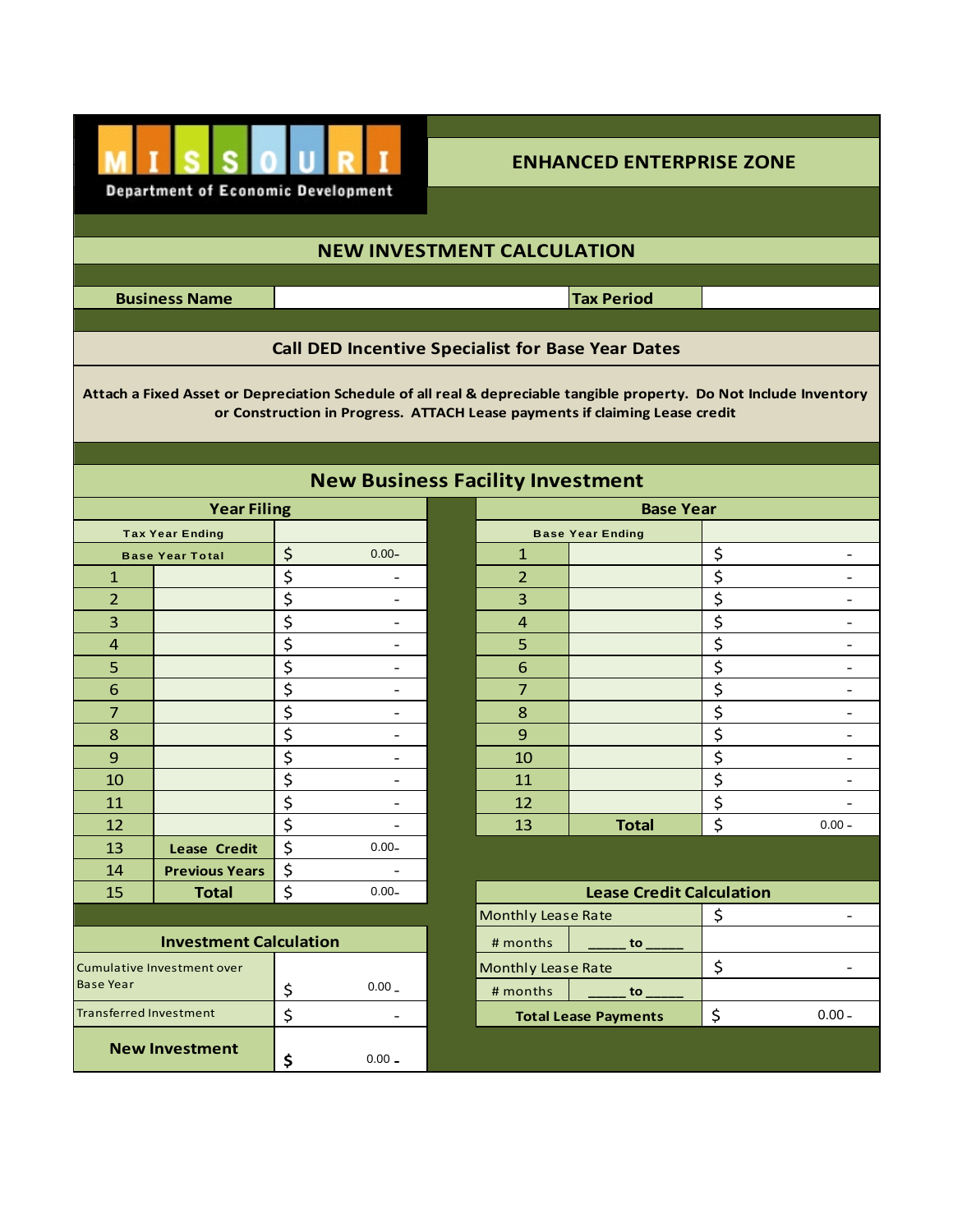|                                                                              |                                                                                   |                                                                                                       |                                                                                                   |                         | <b>ENHANCED ENTERPRISE ZONE</b>                                                                      |                                                                                    |                            |                                          |             |  |
|------------------------------------------------------------------------------|-----------------------------------------------------------------------------------|-------------------------------------------------------------------------------------------------------|---------------------------------------------------------------------------------------------------|-------------------------|------------------------------------------------------------------------------------------------------|------------------------------------------------------------------------------------|----------------------------|------------------------------------------|-------------|--|
|                                                                              |                                                                                   |                                                                                                       |                                                                                                   |                         |                                                                                                      | <b>NEW BUSINESS FACILITY EMPLOYEES</b>                                             |                            |                                          |             |  |
|                                                                              |                                                                                   | <b>Department of Economic Development</b>                                                             |                                                                                                   |                         | <b>EMPLOYEE &amp; PAYROLL CALCULATION</b>                                                            | <b>COUNT ONLY FULL TIME EMPLOYEES</b>                                              |                            |                                          |             |  |
|                                                                              |                                                                                   |                                                                                                       |                                                                                                   |                         |                                                                                                      | <b>Year Filing</b><br><b>Base Year</b>                                             |                            |                                          |             |  |
|                                                                              | <b>Tax Year</b><br><b>Business Name</b>                                           |                                                                                                       |                                                                                                   |                         |                                                                                                      | <b>Tax Year Ending</b>                                                             |                            | <b>Base Year Ending</b>                  |             |  |
|                                                                              |                                                                                   | (send base year data only in the first year). A list of employees is also required with the following | Please provide an employee payroll summary sheet for the tax year being claimed AND the Base year |                         |                                                                                                      |                                                                                    |                            |                                          |             |  |
|                                                                              |                                                                                   | data: Name (last, first) - Last 4 digits of SSN (or Employee ID) - Date Hired - Date Terminated -     |                                                                                                   |                         |                                                                                                      |                                                                                    |                            |                                          |             |  |
|                                                                              |                                                                                   |                                                                                                       |                                                                                                   |                         | Position Title - Pay Rate (Salary/Hourly amounts) - Actual Wages paid - FT or PT status - Accepted / |                                                                                    |                            |                                          |             |  |
|                                                                              |                                                                                   | Decline Health Insurance Benefits provided by the company.                                            |                                                                                                   |                         |                                                                                                      |                                                                                    |                            |                                          |             |  |
|                                                                              |                                                                                   |                                                                                                       |                                                                                                   |                         |                                                                                                      |                                                                                    |                            |                                          |             |  |
|                                                                              |                                                                                   | <b>Call DED Incentive Specialist for Base Year</b>                                                    |                                                                                                   |                         |                                                                                                      |                                                                                    |                            |                                          |             |  |
| ATTACH Employee Data to back up the numbers that are submitted on this form. |                                                                                   |                                                                                                       |                                                                                                   |                         |                                                                                                      |                                                                                    |                            |                                          |             |  |
| <b>Payroll Monthly Breakdown</b>                                             |                                                                                   |                                                                                                       |                                                                                                   |                         |                                                                                                      |                                                                                    |                            |                                          |             |  |
|                                                                              | Year Filing (full time payroll only)<br><b>Base Year (full time payroll only)</b> |                                                                                                       |                                                                                                   |                         |                                                                                                      |                                                                                    |                            |                                          |             |  |
|                                                                              | <b>Tax Year Ending</b>                                                            |                                                                                                       |                                                                                                   | <b>Base Year Ending</b> |                                                                                                      |                                                                                    |                            |                                          |             |  |
| 1                                                                            |                                                                                   | \$<br>$\overline{a}$                                                                                  | $\mathbf{1}$                                                                                      |                         | \$<br>$\overline{\phantom{a}}$                                                                       |                                                                                    |                            |                                          |             |  |
| $\overline{2}$                                                               |                                                                                   | \$                                                                                                    | $\overline{2}$                                                                                    |                         | \$                                                                                                   |                                                                                    |                            |                                          |             |  |
| 3                                                                            |                                                                                   | \$                                                                                                    | 3                                                                                                 |                         | \$                                                                                                   | <b>Total</b>                                                                       | $\Omega$                   | <b>Total</b>                             | $\mathbf 0$ |  |
| 4                                                                            |                                                                                   | \$                                                                                                    | $\overline{4}$                                                                                    |                         | \$<br>$\sim$                                                                                         | # of Months                                                                        |                            | # of Months                              |             |  |
| 5                                                                            |                                                                                   | \$<br>$\overline{\phantom{0}}$                                                                        | 5                                                                                                 |                         | \$<br>$\overline{\phantom{a}}$                                                                       | Average                                                                            |                            | Average                                  |             |  |
| 6                                                                            |                                                                                   | \$                                                                                                    | 6                                                                                                 |                         | \$                                                                                                   |                                                                                    | # of Jobs @ NOI Submission |                                          |             |  |
| $\overline{7}$                                                               |                                                                                   | \$<br>$\blacksquare$<br>\$                                                                            | $\overline{7}$                                                                                    |                         | \$<br>$\overline{\phantom{a}}$                                                                       |                                                                                    |                            | <b>New Facility Employee Calculation</b> |             |  |
| 8<br>9                                                                       |                                                                                   | \$                                                                                                    | 8<br>9                                                                                            |                         | \$<br>\$                                                                                             | Difference between the Year filing average & Base year<br>average employee count.  |                            |                                          | 0.00        |  |
| 10                                                                           |                                                                                   | \$                                                                                                    | 10                                                                                                |                         | \$                                                                                                   |                                                                                    |                            |                                          |             |  |
| 11                                                                           |                                                                                   | \$                                                                                                    | 11                                                                                                |                         | \$                                                                                                   | Decrease of the # of employees transferred or laid off<br>from in-state facilities |                            |                                          |             |  |
| 12                                                                           |                                                                                   | \$<br>$\overline{\phantom{0}}$                                                                        | 12                                                                                                |                         | \$<br>$\overline{\phantom{a}}$                                                                       |                                                                                    |                            |                                          | 0.00        |  |
| 13                                                                           | <b>Total</b>                                                                      | \$<br>$0 -$                                                                                           | 13                                                                                                | <b>Total</b>            | \$<br>$0 -$                                                                                          |                                                                                    | # of New Employees         |                                          |             |  |
|                                                                              |                                                                                   |                                                                                                       |                                                                                                   |                         |                                                                                                      | # of employees located at all related facilities in<br><b>MO</b>                   |                            |                                          |             |  |
|                                                                              |                                                                                   |                                                                                                       |                                                                                                   |                         |                                                                                                      |                                                                                    |                            |                                          |             |  |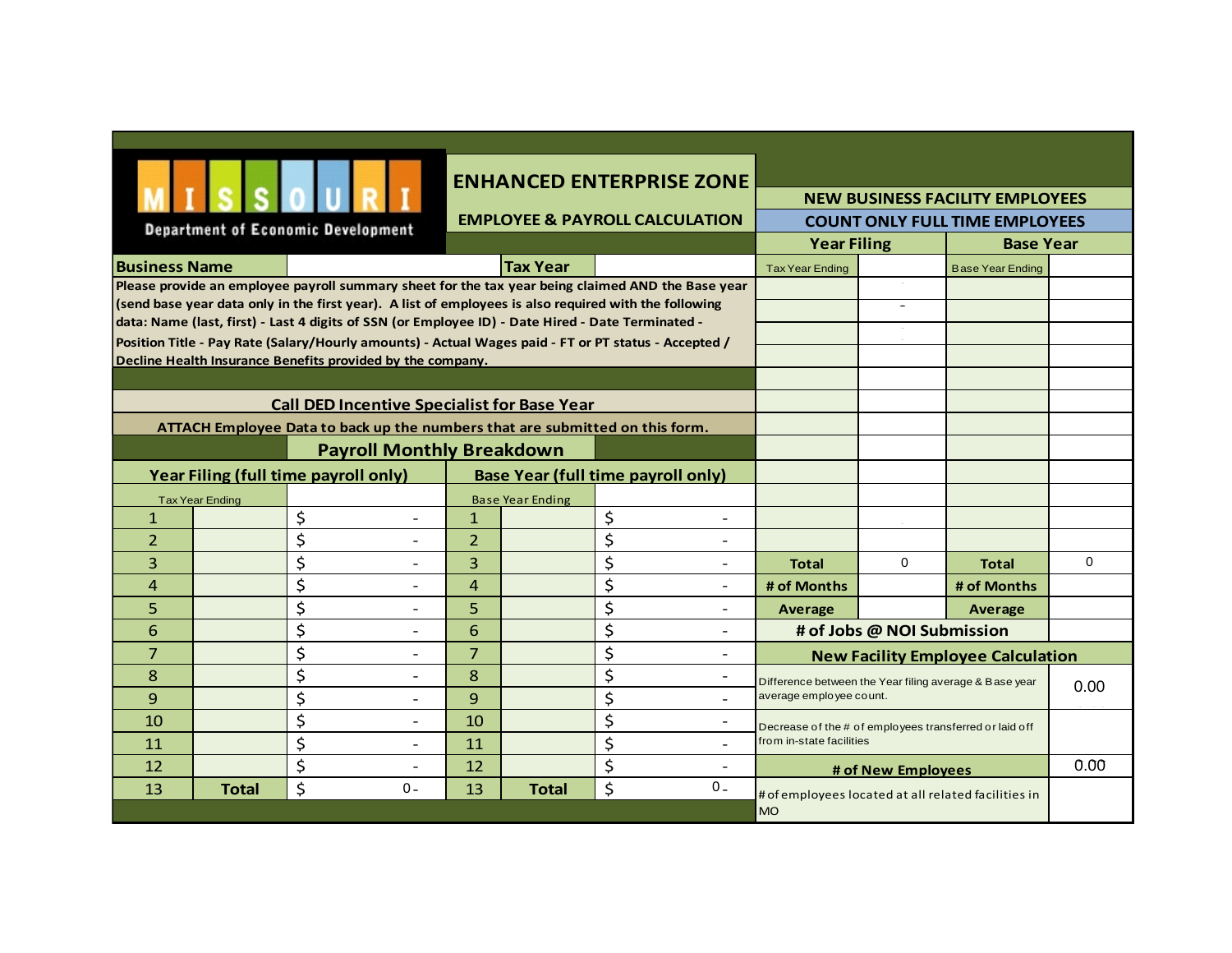## **INSTRUCTIONS**

| <b>Call DED Incentive Specialist for Base Year Dates</b>                                                               |                                              |                               |                          |  |                           |                                 |                |                          |  |  |  |
|------------------------------------------------------------------------------------------------------------------------|----------------------------------------------|-------------------------------|--------------------------|--|---------------------------|---------------------------------|----------------|--------------------------|--|--|--|
| Attach a Fixed Asset or Depreciation Schedule of all real & depreciable tangible property. Do Not Include Inventory or |                                              |                               |                          |  |                           |                                 |                |                          |  |  |  |
|                                                                                                                        | <b>Construction in Progress.</b>             |                               |                          |  |                           |                                 |                |                          |  |  |  |
|                                                                                                                        |                                              |                               |                          |  |                           |                                 |                |                          |  |  |  |
|                                                                                                                        | <b>New Business Facility Investment</b>      |                               |                          |  |                           |                                 |                |                          |  |  |  |
|                                                                                                                        | <b>Year Filing</b><br><b>Base Year</b>       |                               |                          |  |                           |                                 |                |                          |  |  |  |
|                                                                                                                        | <b>Tax Year Ending</b>                       | 3                             |                          |  |                           | <b>Base Year Ending</b>         | $\overline{a}$ |                          |  |  |  |
|                                                                                                                        | <b>Base Year Total</b>                       | $\mathsf{\dot{S}}$            | ÷                        |  | $\mathbf{1}$              | 6J                              | 8J             |                          |  |  |  |
| $\mathbf{1}$                                                                                                           | 5J                                           | 7J                            |                          |  | 2                         |                                 | \$             |                          |  |  |  |
| $\overline{2}$                                                                                                         |                                              | \$                            |                          |  | 3                         |                                 | \$             | $\overline{a}$           |  |  |  |
| 3                                                                                                                      |                                              | \$                            | $\overline{\phantom{0}}$ |  | $\overline{4}$            |                                 | \$             | $\overline{a}$           |  |  |  |
| 4                                                                                                                      |                                              | \$                            | $\overline{\phantom{0}}$ |  | 5                         |                                 | \$             | $\overline{a}$           |  |  |  |
| 5                                                                                                                      |                                              | \$                            | $\overline{\phantom{0}}$ |  | 6                         |                                 | \$             | $\overline{\phantom{0}}$ |  |  |  |
| 6                                                                                                                      |                                              | \$                            | $\overline{\phantom{0}}$ |  | 7                         |                                 | \$             | $\overline{a}$           |  |  |  |
| $\overline{7}$                                                                                                         |                                              | \$                            | $\overline{a}$           |  | 8                         |                                 | \$             | $\overline{\phantom{0}}$ |  |  |  |
| 8                                                                                                                      |                                              | \$                            | $\overline{\phantom{0}}$ |  | 9                         |                                 | \$             | $\overline{\phantom{0}}$ |  |  |  |
| 9                                                                                                                      |                                              | \$                            | $\overline{a}$           |  | 10                        |                                 | \$             | $\overline{\phantom{a}}$ |  |  |  |
| 10                                                                                                                     |                                              | \$                            | $\overline{\phantom{0}}$ |  | 11                        |                                 | \$             | $\overline{\phantom{0}}$ |  |  |  |
| 11                                                                                                                     |                                              | \$                            | $\overline{\phantom{0}}$ |  | 12                        |                                 | \$             | $\overline{a}$           |  |  |  |
| 12                                                                                                                     |                                              | \$<br>$\overline{\mathsf{s}}$ | $\overline{\phantom{0}}$ |  | 13                        | <b>Total</b>                    | $\zeta$        |                          |  |  |  |
| 13<br>14                                                                                                               | <b>Lease Credit</b><br><b>Previous Years</b> | 9                             | ÷,                       |  |                           |                                 |                |                          |  |  |  |
|                                                                                                                        |                                              | \$                            |                          |  |                           |                                 |                |                          |  |  |  |
| 15                                                                                                                     | <b>Total</b>                                 |                               |                          |  |                           | <b>Lease Credit Calculation</b> |                |                          |  |  |  |
|                                                                                                                        |                                              |                               |                          |  | <b>Monthly Lease Rate</b> |                                 | 10             |                          |  |  |  |
|                                                                                                                        | <b>Investment Calculation</b>                |                               |                          |  | # months                  | to                              | 11             |                          |  |  |  |
|                                                                                                                        | Cumulative Investment over                   |                               |                          |  | Monthly Lease Rate        |                                 | 12             |                          |  |  |  |
| <b>Base Year</b>                                                                                                       |                                              | $\zeta$                       |                          |  | # months                  | to                              | 13             |                          |  |  |  |
|                                                                                                                        | Transferred Investment                       | 14                            |                          |  |                           | <b>Total Lease Payments</b>     | \$             |                          |  |  |  |
|                                                                                                                        | <b>New Investment</b>                        | Ś                             |                          |  |                           |                                 |                |                          |  |  |  |
|                                                                                                                        |                                              |                               |                          |  |                           |                                 |                |                          |  |  |  |

| ↓                       | References the 11 spaces below "this" cell.                                                                                                          |
|-------------------------|------------------------------------------------------------------------------------------------------------------------------------------------------|
|                         | These areas will fill automatically                                                                                                                  |
|                         |                                                                                                                                                      |
| $\mathbf{1}$            | The name of the business filing for tax credit                                                                                                       |
| $\overline{2}$          | The tax period (either calendar or fiscal): show dates                                                                                               |
| $\overline{\mathbf{3}}$ | - The end of the tax period the business is filing the tax credit against. (E.g. for calendar year 2012<br>the tax year ending would be 12/31/2012). |
| $\overline{a}$          | Must call the DED Incentive Specialist for this date. Refer to guidelines for specific definition                                                    |
| $5\sqrt{ }$             | Month of tax period. If crossing years, use mm/yy format                                                                                             |
| $6\sqrt{ }$             | Month of base year. If crossing years, use mm/yy format                                                                                              |
| $7\sqrt{ }$             | Total investment for this month                                                                                                                      |
| $8\sqrt{ }$             | Investment during this month for the base year                                                                                                       |
| 9                       | Use during Years 2+ (Call Incentive Specialist for this total)                                                                                       |
| 10                      | Monthly lease rate paid                                                                                                                              |
| 11                      | Number of months this rate was paid                                                                                                                  |
| 12                      | If lease rate changed during tax period, enter new lease rate.                                                                                       |
| 13                      | Number of months new lease rate was paid                                                                                                             |
| 14                      | Any investment that was transferred from another facility to the facility of which the tax credits<br>are being filed.                               |
|                         |                                                                                                                                                      |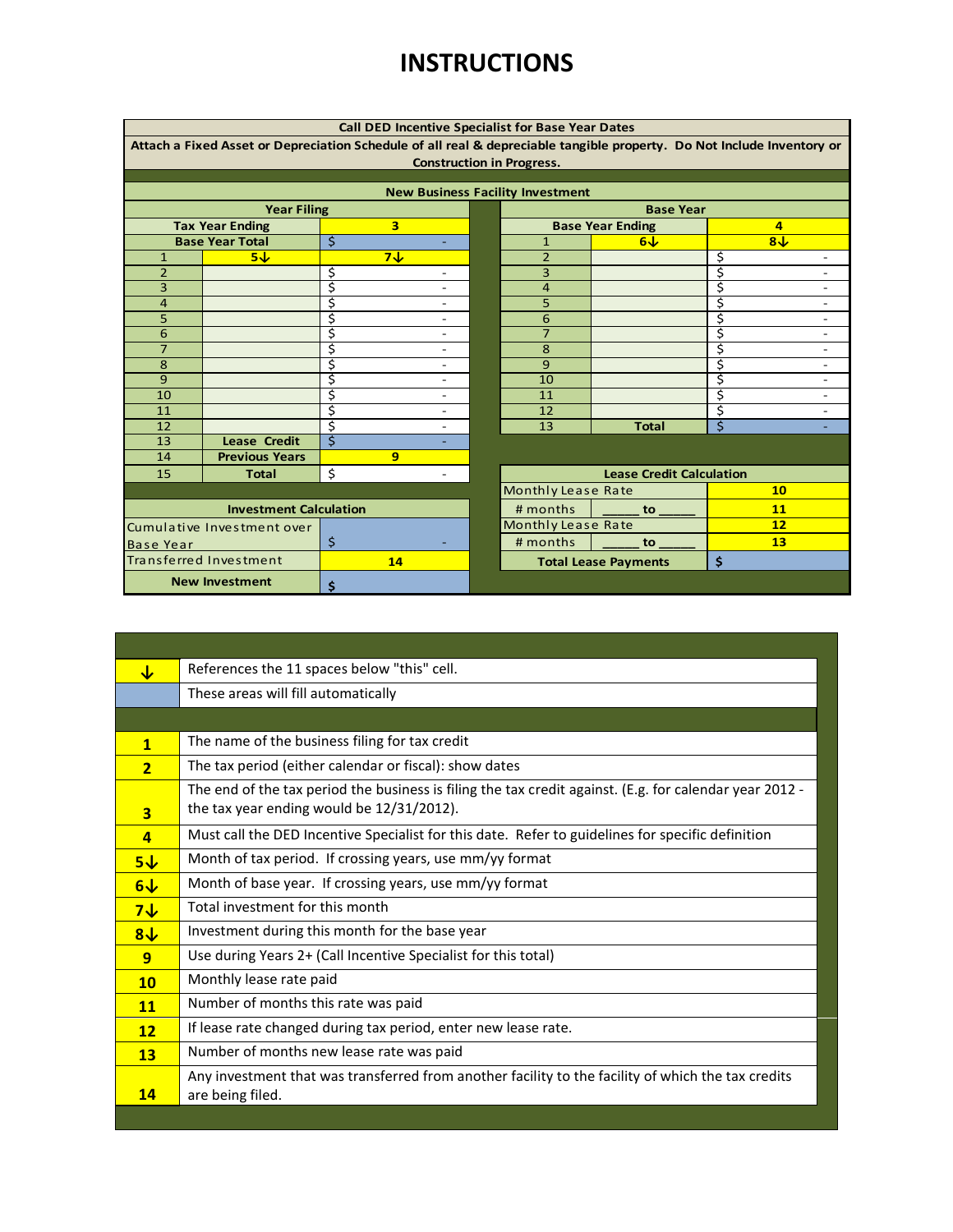|                                                                            |                                                                                                                                                                                                                                           | <b>Department of Economic Development</b>                                                                  |  |                         | <b>ENHANCED ENTERPRISE ZONE</b><br><b>EMPLOYEE &amp; PAYROLL CALCULATION</b> |                                                     |                            | <b>NEW BUSINESS FACILITY EMPLOYEES</b><br><b>COUNT ONLY FULL TIME EMPLOYEES</b> |          |  |
|----------------------------------------------------------------------------|-------------------------------------------------------------------------------------------------------------------------------------------------------------------------------------------------------------------------------------------|------------------------------------------------------------------------------------------------------------|--|-------------------------|------------------------------------------------------------------------------|-----------------------------------------------------|----------------------------|---------------------------------------------------------------------------------|----------|--|
|                                                                            |                                                                                                                                                                                                                                           |                                                                                                            |  |                         |                                                                              | <b>Year Filing</b>                                  |                            | <b>Base Year</b>                                                                |          |  |
| <b>Business Name</b>                                                       |                                                                                                                                                                                                                                           | $\mathbf{1}$                                                                                               |  | <b>Tax Year</b>         | $\overline{2}$                                                               | <b>Tax Year Ending</b>                              | $\overline{\mathbf{3}}$    | <b>Base Year Ending</b>                                                         | 4        |  |
|                                                                            | Please provide an employee payroll summary sheet for the tax year being claimed AND the Base year<br>5J<br>6J<br>7J <sub>2</sub><br>(send base year data only in the first year). A list of employees is also required with the following |                                                                                                            |  |                         |                                                                              | 8J                                                  |                            |                                                                                 |          |  |
|                                                                            |                                                                                                                                                                                                                                           | data: Name (last, first) - Last 4 digits of SSN (or Employee ID) - Date Hired - Date Terminated - Position |  |                         |                                                                              |                                                     |                            |                                                                                 |          |  |
|                                                                            |                                                                                                                                                                                                                                           | Title - Actual Wages paid - FT or PT status - Accepted / Decline Health Insurance Benefits provided by     |  |                         |                                                                              |                                                     |                            |                                                                                 |          |  |
| the company.                                                               |                                                                                                                                                                                                                                           |                                                                                                            |  |                         |                                                                              |                                                     |                            |                                                                                 |          |  |
|                                                                            |                                                                                                                                                                                                                                           |                                                                                                            |  |                         |                                                                              |                                                     |                            |                                                                                 |          |  |
|                                                                            |                                                                                                                                                                                                                                           | <b>Call DED Incentive Specialist for Base Year</b>                                                         |  |                         |                                                                              |                                                     |                            |                                                                                 |          |  |
|                                                                            |                                                                                                                                                                                                                                           |                                                                                                            |  |                         |                                                                              |                                                     |                            |                                                                                 |          |  |
|                                                                            |                                                                                                                                                                                                                                           | ATTACH Employee Data to back up the numbers that are submitted on this form.                               |  |                         |                                                                              |                                                     |                            |                                                                                 |          |  |
|                                                                            |                                                                                                                                                                                                                                           | <b>Payroll Monthly Breakdown</b>                                                                           |  |                         |                                                                              |                                                     |                            |                                                                                 |          |  |
| Year Filing (full time payroll only)<br>Base Year (full time payroll only) |                                                                                                                                                                                                                                           |                                                                                                            |  |                         |                                                                              |                                                     |                            |                                                                                 |          |  |
| <b>Tax Year Ending</b>                                                     |                                                                                                                                                                                                                                           | 3                                                                                                          |  | <b>Base Year Ending</b> | 4                                                                            |                                                     |                            |                                                                                 |          |  |
| $\mathbf{1}$                                                               | 5J                                                                                                                                                                                                                                        | 9L                                                                                                         |  | 7J <sub>2</sub>         | 10L                                                                          |                                                     |                            |                                                                                 |          |  |
| $\overline{2}$                                                             |                                                                                                                                                                                                                                           | \$<br>$\overline{\phantom{a}}$                                                                             |  |                         | \$<br>$\overline{\phantom{a}}$                                               |                                                     |                            |                                                                                 |          |  |
| 3                                                                          |                                                                                                                                                                                                                                           | \$<br>÷,                                                                                                   |  |                         | \$<br>$\sim$                                                                 | <b>Total</b>                                        | $\bf{0}$                   | <b>Total</b>                                                                    | $\bf{0}$ |  |
| $\overline{a}$                                                             |                                                                                                                                                                                                                                           | \$<br>۳                                                                                                    |  |                         | \$<br>$\sim$                                                                 | # of Months                                         | 11                         | # of Months                                                                     | 12       |  |
| 5                                                                          |                                                                                                                                                                                                                                           | \$<br>÷,                                                                                                   |  |                         | \$<br>$\sim$                                                                 | Average                                             | 0.00                       | Average                                                                         | 0.00     |  |
| 6                                                                          |                                                                                                                                                                                                                                           | \$<br>٠                                                                                                    |  |                         | \$                                                                           |                                                     | # of Jobs @ NOI Submission |                                                                                 | $\Omega$ |  |
| $\overline{7}$                                                             |                                                                                                                                                                                                                                           | \$<br>٠                                                                                                    |  |                         | \$                                                                           |                                                     |                            | <b>New Facility Employee Calculation</b>                                        |          |  |
| 8                                                                          |                                                                                                                                                                                                                                           | \$<br>$\sim$                                                                                               |  |                         | \$<br>$\sim$                                                                 | Difference between the Year filing average & Base   |                            |                                                                                 |          |  |
| 9                                                                          |                                                                                                                                                                                                                                           | Ś<br>$\overline{\phantom{0}}$                                                                              |  |                         | \$<br>÷                                                                      | year average employee count.                        |                            |                                                                                 |          |  |
| 10                                                                         |                                                                                                                                                                                                                                           | \$<br>٠                                                                                                    |  |                         | \$<br>$\overline{\phantom{a}}$                                               | Decrease of the # of employees transferred or laid  |                            |                                                                                 |          |  |
| 11                                                                         |                                                                                                                                                                                                                                           | \$<br>÷,                                                                                                   |  |                         | \$<br>÷                                                                      | off from in-state facilities                        |                            |                                                                                 | 13       |  |
| 12                                                                         |                                                                                                                                                                                                                                           | \$<br>٠                                                                                                    |  |                         | \$<br>$\sim$                                                                 |                                                     | # of New Employees         |                                                                                 |          |  |
| 13                                                                         | Total                                                                                                                                                                                                                                     | $\zeta$<br>٠                                                                                               |  | Total                   | \$<br>٠                                                                      | # of employees located at all related facilities in |                            |                                                                                 |          |  |
|                                                                            |                                                                                                                                                                                                                                           |                                                                                                            |  |                         |                                                                              | <b>MO</b>                                           |                            |                                                                                 | 14       |  |

|                         | <b>Reference Key</b>                                                                                                                                          |
|-------------------------|---------------------------------------------------------------------------------------------------------------------------------------------------------------|
| $\overline{\mathbf{V}}$ | References the 11 spaces below "this" cell.                                                                                                                   |
|                         | These areas will fill automatically                                                                                                                           |
|                         |                                                                                                                                                               |
| $\mathbf{1}$            | The name of the business filing for tax credit                                                                                                                |
| $\overline{2}$          | The tax period (either calendar or fiscal): show dates                                                                                                        |
| $\overline{\mathbf{3}}$ | The end of the tax period the business is filing the tax credit against. (E.g. for<br>calendar year 2012 - the tax year ending would be 12/31/2012).          |
| $\overline{a}$          | Must call the DED Incentive Specialist for this date. Refer to guidelines for specific<br>definition                                                          |
| $5\sqrt{ }$             | Month of tax period. If crossing years, use mm/yy format.                                                                                                     |
| $6\sqrt{ }$             | Number of full time employees working at the facility as of the last day of the<br>month.                                                                     |
| $7\sqrt{ }$             | Month of base year. If crossing years, use mm/yy format                                                                                                       |
| $8+$                    | Number of full time employees working at the facility as of the last day of the month<br>during the base year.                                                |
| 9V                      | Payroll paid during this month (FT only) See eligible payroll definition on next page.                                                                        |
| 10V                     | Payroll paid during this month for the base year (full time only)                                                                                             |
| 11                      | Number of months in the year filing (typically this will be 12; however, the first year<br>and possibly the last year will be partial years.                  |
| 12                      | Number of months in the base year that have employees.                                                                                                        |
| 13                      | Number of decrease in employees in other related facilities within the state of<br>Missouri (Please refer to guidelines for definition of "related facility") |
| 14                      | Total number of employees at all related facilities in the state of Missouri                                                                                  |